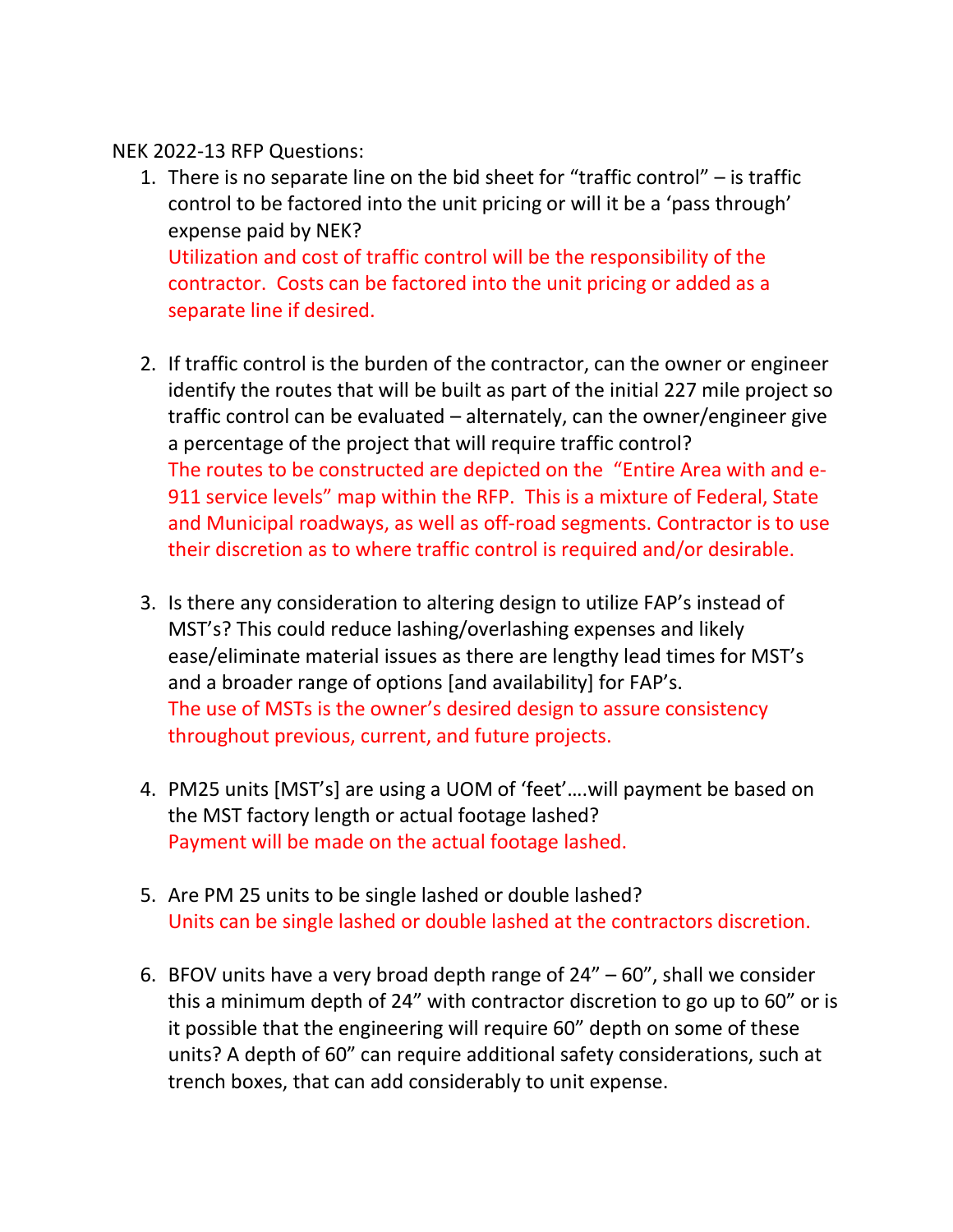BFOV should be at a minimum depth of 24". Additional depth will be at contractor discretion or per requirement set by permitting agency.

- 7. Item CO(AO)10M appears to be strand-only placement [no fiber], why is lashing wire included? Can you please explain this unit? This unit typically depicts leads that will be served via MST tails and/or long drops. This unit is only associated with MST tails where mainline cable is not also being placed. The lashing wire is included to last the tail as part of the build-up with the strand to accomplish this. Drops are not part of this unit.
- 8. There does not appear to be a designation for adding a tracer wire to any of the buried units – being a dielectric cable, fiber will need tracer wire pulled in for locating purposes, what unit will include that? Typically, duct placed will have integrated tracer wire.
- 9. Will an optional flexnap pricing sheet [that better reflects flexnap units] be generated for contractors interested in providing rates? NEK will explore this. Please indicate your willingness to provide FlexNap pricing and we will follow-up.
- 10.RFP indicates a requirement to test all fiber before it leaves the warehouse, how does the contractor bill and/or get reimbursed for this? This requirement is intended to be protection for both NEK and the contractor against manufacturing defects and/or damage incurred in transportation. Cost can be included in your cable unit pricing, or as a separate line item if desired.
- 11.Will reel testing require every strand or (1) strand per tube for testing. The extent of this testing is at the contractor discretion; however contractor assumes responsibility for all fiber they deem tests 'good' when taken from the warehouse.
- 12.What wavelengths are required for reel testing? Same as above.
- 13.What is the average reel lengths ordered for this project?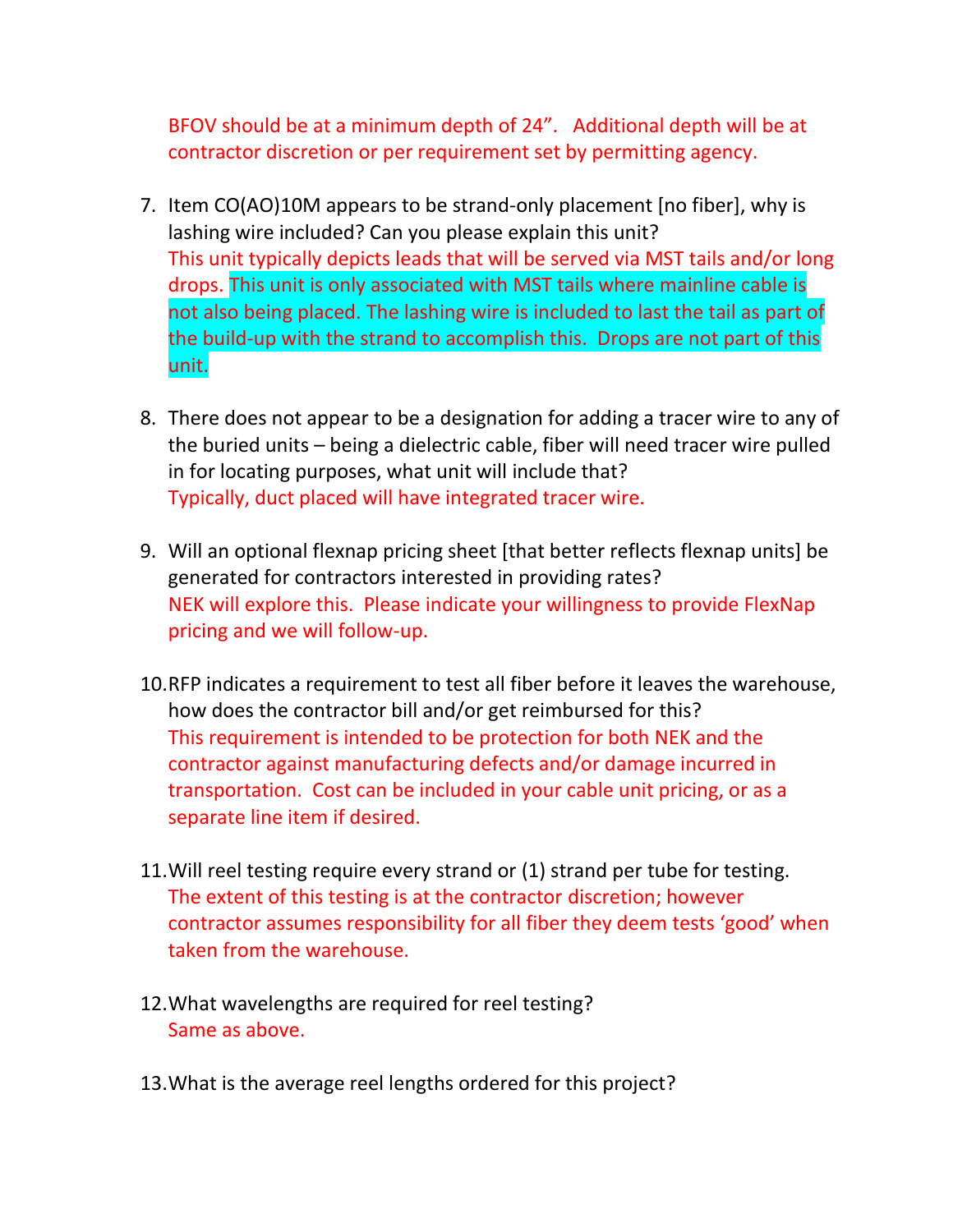NRTC reels are typically 20,000Ft. 288ct fiber is often 15,000ft.

14.RFP references installation based on Product and Services specifications, NEK specifications, NRTC specifications, manufacturer recommendations and best industry practices: is there a single project specification reference for this job?

No please refer to RFP sections

- 15.If there is no project specifications, which entity is the governing entity concerning specifications? There are project specifications related to the specific material or installation please refer to RFP
- 16.Where can we find the governing entities specifications, can we receive it electronically? Specific material related specification will be available
- 17.What date can we receive project specifications by? Design standards are available now. Final design due by July 5<sup>th</sup> for WF01 work packet.
- 18.Specifically, what are the specifications for:
	- o Lashing; dual and/or single RUS standards – Single lash at the moment. Exceptions may be made for exceedingly long spans.
	- o Testing requirements/methods Determined by material manufacture and network design
	- o Tree trimming TBD based on existing conditions and agreement with NEK
	- o Bonding/grounding RUS and Industry standards – see question 22.
	- o Trenching/boring TDB - minimum depth of 3ft.
- 19.RFP indicates that drops/installation are not part of this proposal, why is NID pricing and drop pricing requested?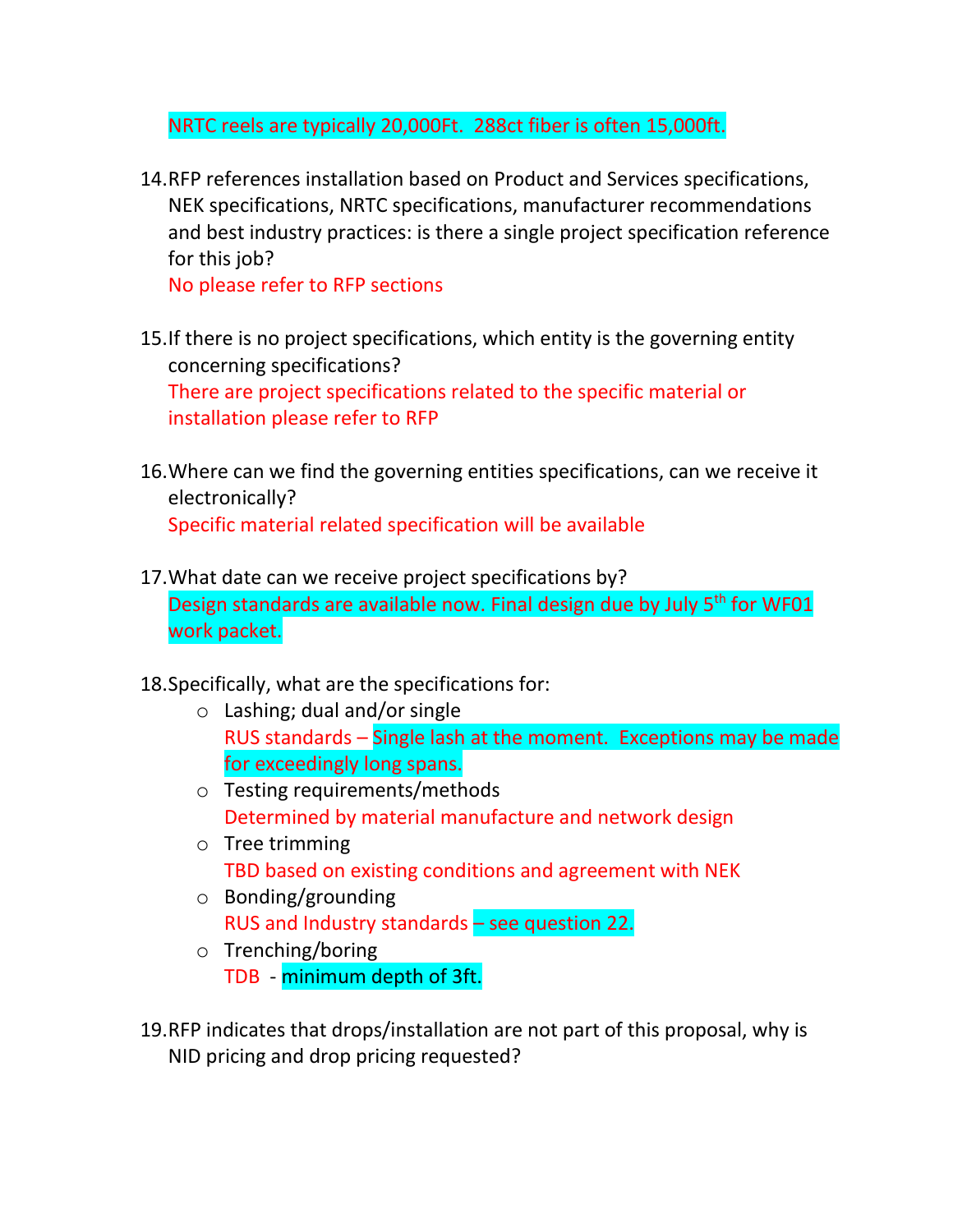NEK is seeking only labor pricing for the placement of drops and NIDs as this may be included in future projects.

- 20.If NID pricing will remain a necessary response, can you please send drawings and specifications for each NID unit type? See above
- 21.Is fiber cable armored or unarmored?

Fiber on order with NRTC is armored; NEK is using multiple sources for materials so other source fiber types are unknown. Example of item on order with NRTC: FORTEX DT-100% DRY LIGHT ARMOR SINGLE PE JKT, SINGLE ARMOR, DIELECTRIC CENTRAL MEMBER ALLWAVE + SM-.35/.31/.25 DB/KM @1310/1385/1550NM

- 22.If fiber cable is armored, please provide any applicable grounding requirements for splicing enclosures The following ground bonding is required
	- Every Pole
	- Every Splice Point
	- Cable to be grounded at least every 6600'
- 23.If existing anchors have open eyes, will we be permitted to utilize them? Determined by pole owner as a result
- 24.Are there any restrictions on workdays and hours? No restrictions
- 25.Are there any prevailing wage/Davis Bacon rates associated with this project? Yes, we believe due to federal funding for this project.
- 26.Can you detail what a CO(xx) STUB unit is and how it will be utilized in the project?

These are fiber optic cables looped between two enclosures. Utilization is expected to be infrequent.

27.Will drip loops be required under clamps for CO construction? Drip loops should be utilized per RUS specifications.